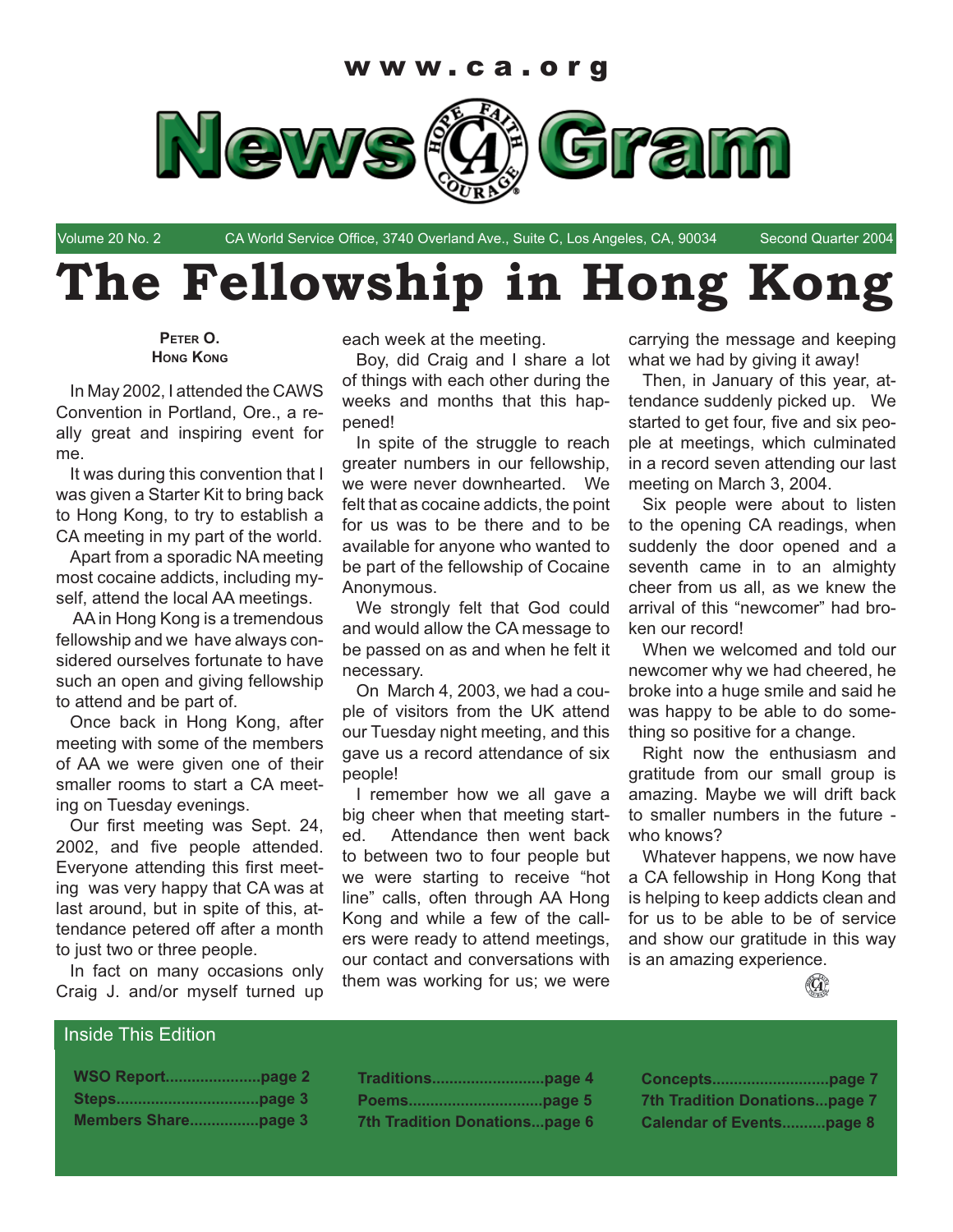### **CAWS Board Of Trustees**

Jackie S., Atlantic North Region London, England Teri K., Atlantic South Region Marietta, Ga. Tony D., Midwest Region Milwaukee, Wisc. Jay F., Southwest Region Denver, Colo. Cynthia C., Pacific North Region Redmond, Wash. Ken C., Pacific South Region Los Angeles, Calif. Jahi B., Trustee at Large Kansas City, Mo. Elizabeth S., WSO Trustee Pasadena, Calif. John B., WS Trustee Los Angeles, Calif.

#### **CAWSO Board of Directors**

Bob C., Chairperson Los Angeles, Calif. Earl H., Vice-Chair Sunland, Calif. Brian W., Treasurer Burbank, Calif. Mike G., Director San Diego, Calif. Patty F., Paid Director Los Angeles, Calif. Elizabeth S., Director/WSO Trustee Pasadena, Calif. John B., Director/WS Trustee Los Angeles, Calif. Judy W., Corporate Secretary Encino, Cailf.

### **CAWSO Personnel**

Patty Flanagan, Office Manager Leandra Caszatt, Customer Service Karen Layns, Office Assistant

## **NewsGram Staff**

Milo Bloom, Editor

The NewsGram is a quarterly publication published by the World Service Office of Cocaine Anonymous. It is intended solely to provide information for the fellowship of Cocaine Anonymous. This publication and all its contents are copyrighted by Cocaine Anonymous. Any unauthorized duplication or publication is prohibited. Send all requests to: NewsGram, C/O CAWSO, 3740 Overland Ave., Suite C, Los Angeles, CA 90034. E-Mail to: newsgram@ca.org or by Fax to: (310) 559-2554, Attention NewsGram. You

can call us by phone at (310) 559-5833.

# Notes from the WSO

The WSO is starting to go into the "press-out" mode what with the World Service Convention at the end of this month and the World Service Conference at the end of August. What this means is that our bimonthly meetings are going longer again (e.g. 11:30 p.m. to midnight) instead of 10:30 p.m. or so. It's a challenge, but we all know it is worth it because it is for CA.

Speaking of the convention, I want to continue to thank all of the work the "Spotlight on Recovery" folks have done to make this another great and profitable convention. It's inspiring to see the dedication and long hours they have been and are spending to bring this to us. Hope all of you can make it.

We've also been working with the other convention committees, 2005 at Memphis, 2006 at Calgary and 2007 at Kansas City. As usual, registration forms for 2005 will be available at this years' convention.

We are also getting excited about the progress on the new storybook, which is moving forward very quickly.

Lastly, we at the WSO wish to thank all of you in the fellowship who have joined the CA Contribution program. Its exciting how this new program is starting to grow. Remember, if just 750 members donated \$5 per month, CAWS's income would be increased \$45,000 each year! Incredible isn't it?

I also want to thank all of the meetings, districts and areas who have shared their donations with us. Please be assured that we never forget that these contributions are the result of 'dollars in the basket' and are to be spent as carefully as possible. If you are not sure how much your area or district has contributed, just look on page seven of the News-Gram.

Thank you for all of your support.

Bob C. Chair of the WSO

The NewsGram is always looking for submissions. If you have ideas, cartoons, poems, stories or any other recovery related material send it and the release form below to: NewsGram Editor, C/O CAWSO, 3740 Overland Ave. Suite. C, Los Angeles CA 90034. We cannot publish your submission without a release form.

Address:

Name: Thome: The Phone: The Phone: The Phone: The Phone: The Phone: The Phone: The Phone: The Phone: The Phone: The Phone: The Phone: The Phone: The Phone: The Phone: The Phone: The Phone: The Phone: The Phone: The Phone:

City:\_\_\_\_\_\_\_\_\_\_\_\_\_\_\_\_\_ State:\_\_\_\_\_\_\_\_\_ Zip:\_\_\_\_\_\_\_\_\_\_

 I hereby give CAWSO and the NewsGram express permission to reprint my original work entitled:

\_\_\_\_\_\_\_\_\_\_\_\_\_\_\_\_\_\_\_\_\_\_\_\_\_\_\_\_\_\_\_\_\_\_\_\_\_\_\_\_\_\_\_\_\_\_\_\_\_\_\_\_\_\_\_\_\_

Signature:

 Submissions may be edited for publication. Submissions cannot be returned.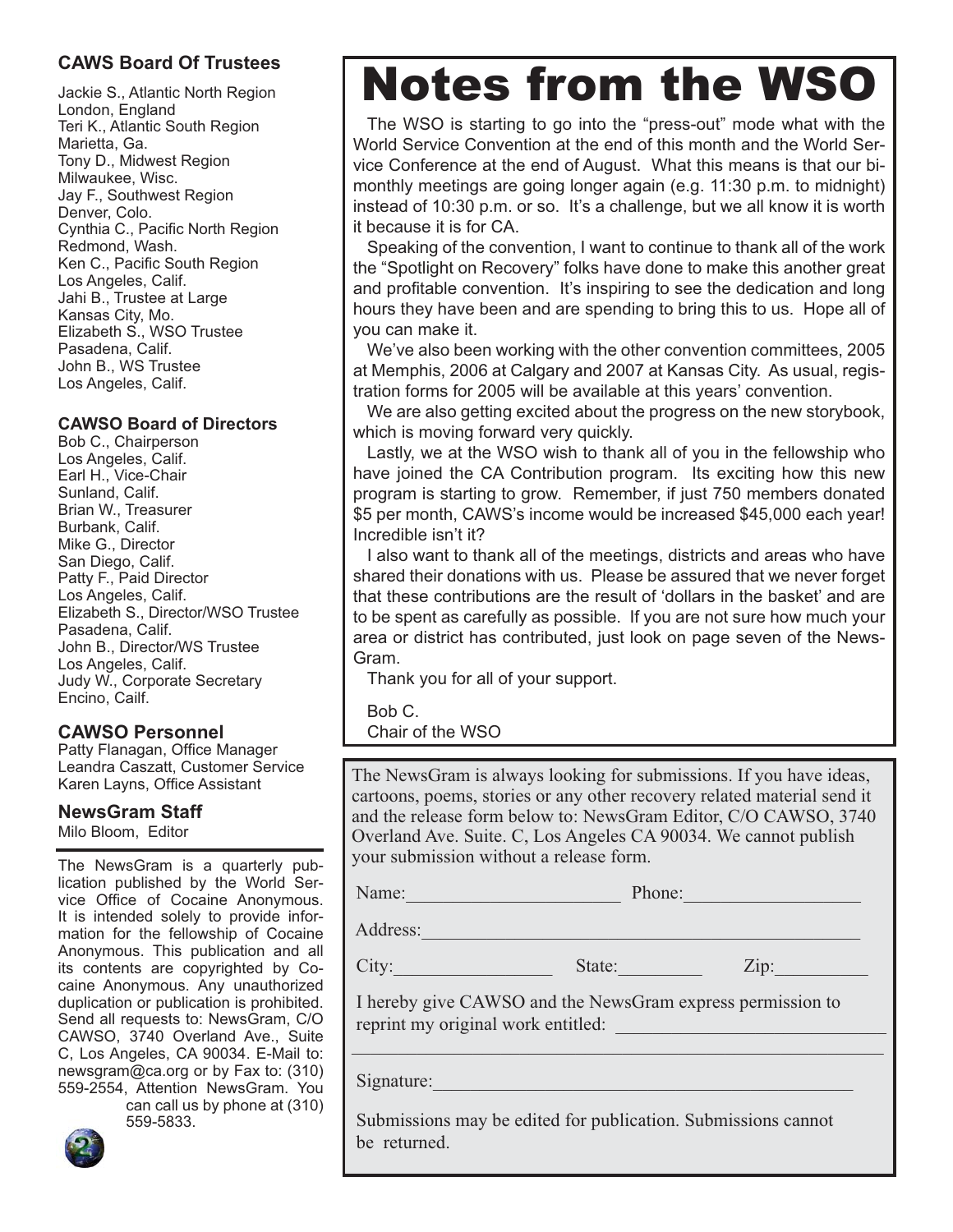# **Entirely ready**

**SHELIA E. LOUISIANA AREA CHAIR**

**Step 6:** 

**Were entirely ready to have God remove all these defects of character.** 

I did not realize the magnitude of my character defects until I did a fourth and fifth step.

I had to acknowledge them and become willing to do something about them. I did with Step Six.

Willingness is the foundation of Step Six. I had to become willing to have everything that blocked me from the sunlight of the spirit removed. I had to look at what had been written and revealed in Step Four and Five. I could not shy away from my reality, but use it as an instrument of freedom in Step Six.

By doing my inventory on a daily basis, and letting what to do grow out of that, I have learned that character is built through patience, self-esteem and humility.

Dear God,

*I am ready for your help in removing from me the defects of character, which I now realize, is an obstacle to my recovery, help me to continue being honest with myself and guide me toward spiritual and mental health*…..Amen

## Where to write

**CAWS** Board of Trustees P.O. Box 492013 Los Angeles, CA 90049-8013

**CAWSO** Board of Directors 3740 Overland Ave., Suite C Los Angeles CA. 90034-6337

# **UK Convention is Fantastic!**

**BY DAVID L. TORONTO, CANADA**

I recently got back from attending my first convention in the  $UK - and$ am still feeling overwhelmed by my experience there.

After a long flight I was met by a new friend at Heathrow Airport, and driven to a little welcoming get-together at the home of our regional trustee Jackie S.; then a late-night tour of downtown London and to bed.

The next afternoon, following some mandatory shopping I caught a slam door train south to Bournemouth with some CA friends from the USA.

The next morning we were picked up by small buses and dropped by a local treatment center, where all the clients were welcomed onboard for a day trip to Stonehenge — an awesome experience — and then on to Winchester, where we congregated at the famous Winchester Cathedral.

The Big Book came alive for me on the front lawn when I stood in front of the tombstone of the grenadier mentioned by Bill W.

 The Cathedral was amazing and I cannot fully explain my feeling standing in those ancient galleries.

We all congregated at a building, where I had the honor and privilege of attending and participating in the very first Cocaine Anonymous meeting held at Winchester Cathedral. What made for an unforgettable experience, for this addict, was the tremendous job done by Outreach, so that this unique experience was shared with so many newcomers. Carrying the message indeed.

The convention started the next day with a level of excitement and enthusiasm that I can honestly say I have never experienced before. The lounge area was packed from morning to night, hallways were jammed, meeting rooms, restaurants and even the swimming pool and whirlpool were filled with friends and fellowship. Recovery was everywhere.

Our Regional caucus was attended by representatives from Canada, the United States, the UK, Sweden, Holland, **Please see UK Convention on page 7**

Want to help the World Service Office during the World Service Conference? We need members to help run copy machines you do not need to be a delegate to help serve the fellowship as a whole.

DATES OF EVENT: SEPTEMBER 1-5 TIME: DAILY FROM 9 A.M. TO 9 P.M. CONTACT MISS PATTY AT THE WSO @ 310- 559-5833. OR  $E$ -MAIL: CONFERENCE  $@$ CA.ORG

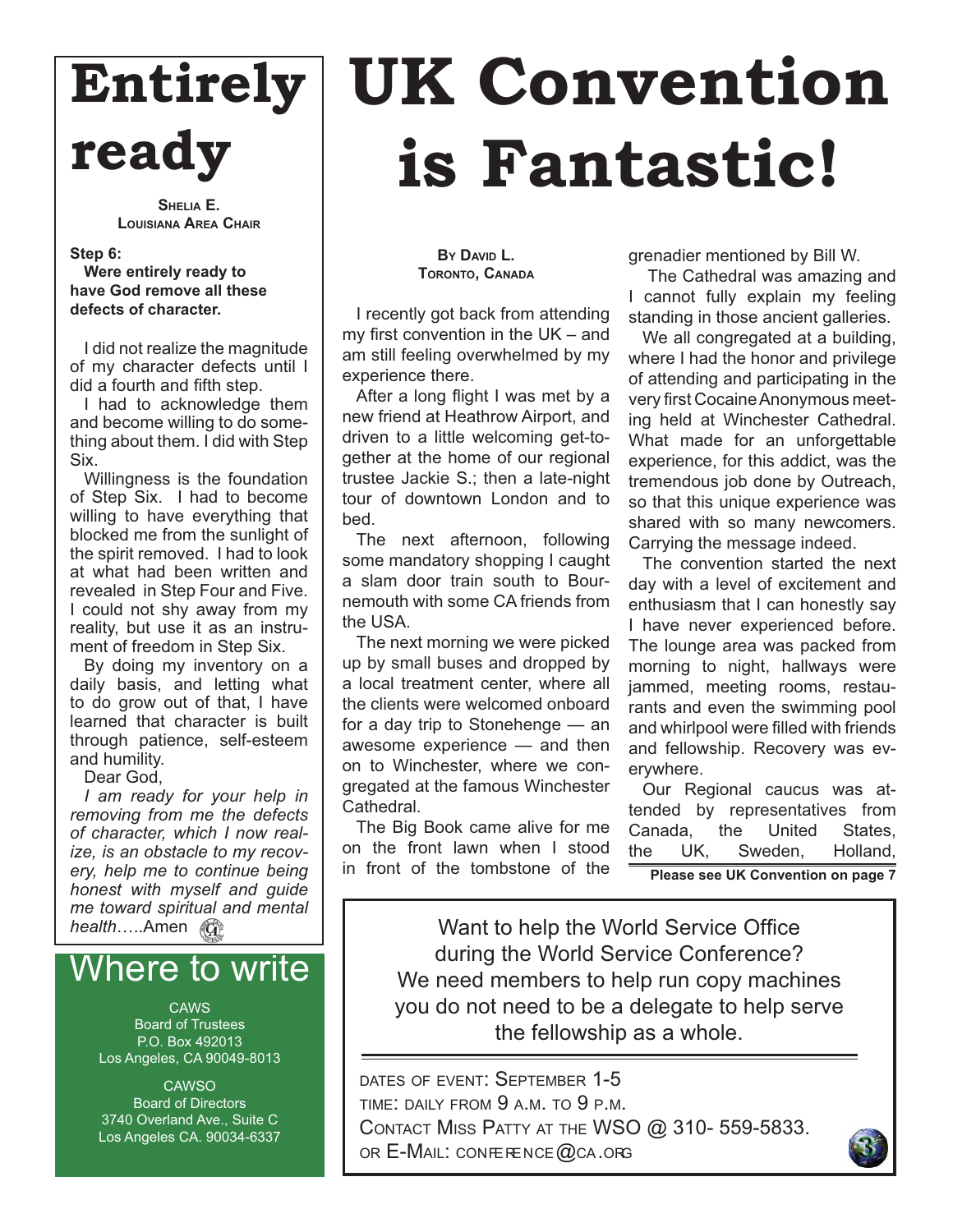# **Carry the Message not the Wreckage**

**BY SCOTT B. WICHITA, KAN.**

**Tradition Five:** 

**Each group has but one primary purpose – to carry its message to the addict who still suffers.**

Is your group carrying the message?

I have been in the program for a few 24's and it is my experience that the groups that stick with the message will grow and flourish.

Those groups seem to be driven by those members who understand, to the very core of their being, that they only have today. There is no cure for our disease, only a daily reprieve.

They also seem acutely aware that there are addicts out there that are suffering, living in the misery and hopelessness that we all once knew.

They also seem to understand that we have been placed in a unique position. We have been given the ability to reach someone who has no future, no hope and to show them there is a way out.

I know that our opening says, "rarely have we seen a person fail," but at the end of Dr. Bob's story in the Big Book he says "It never fails." We need to remember how we got to where we are now. We may have arrived

on different ships but we are all in the same boat.

It has been my experience that too many times a group turns into a social club or an hour-long rap session. Many newcomers have been taught in treatment centers that it is a good thing to talk over your problems, to let it out. Don't let them or even veterans of the program turn your meetings into a whining session.

Sure, it is good to let it out, talk about what is bothering you. And the social side of our life is also very important. After all, who would want to be here if it wasn't any fun?

The unity days, campouts, dances and conventions will always be there and are an important part in many of our lives. But, we all need to remember our primary purpose, the core of our being. The one thing we all have in common and know will work, regardless of where we came from or what is going on in our lives at the moment. We need to always talk the solution and not the problem.

We need to find within our groups those with the time and desire to reach out. Take H&I meetings. Offer rides to those that can't get there.

To "carry the message to the addict who still suffers." ∞

| Subscribe to the NewsGram                                                                                    |                                      |                                                                                                                                                                                                        |
|--------------------------------------------------------------------------------------------------------------|--------------------------------------|--------------------------------------------------------------------------------------------------------------------------------------------------------------------------------------------------------|
| receive each copy of the NewsGram before your friends or your group. Simply complete the form below and      | Ave., Suite C, Los Angeles, CA 90034 | Subscriptions are being accepted for the NewsGram. For the low price of \$10 per year, you can<br>enclose a \$10 check, money order or credit card number. Send to: NewsGram, C/O CAWSO, 3740 Overland |
| I have Enclosed:<br>□ Check or Money Order Payable to CAWSO<br>□ Visa/Mastercard/Discover/American Express # |                                      |                                                                                                                                                                                                        |
|                                                                                                              |                                      |                                                                                                                                                                                                        |
| Name: Name:                                                                                                  |                                      |                                                                                                                                                                                                        |
|                                                                                                              |                                      |                                                                                                                                                                                                        |
|                                                                                                              |                                      | State: Zip/postal code:                                                                                                                                                                                |
|                                                                                                              |                                      |                                                                                                                                                                                                        |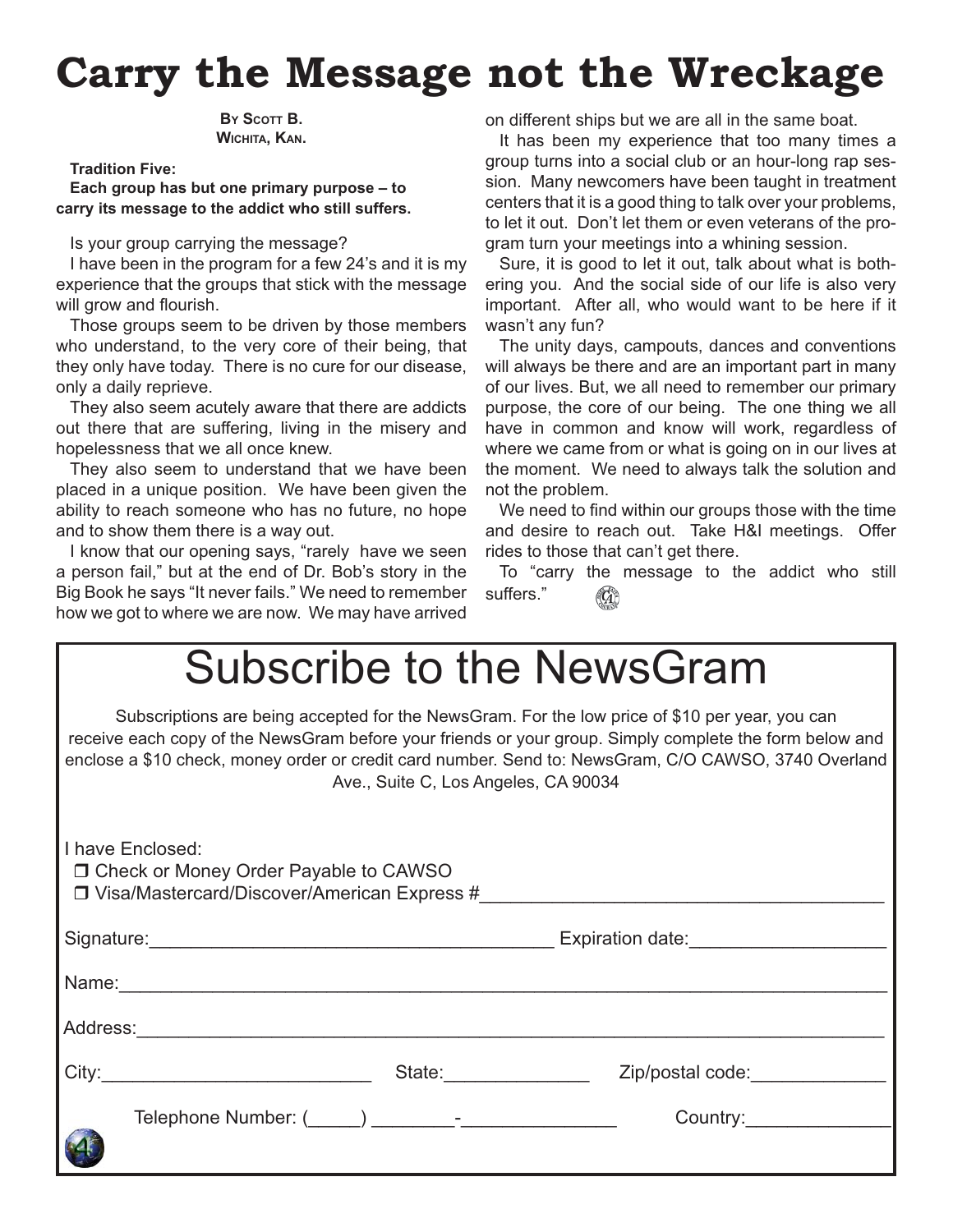# **Poems from the heart**

I Love CA Owed to the

**BY GINGER L. PHOENIX, ARIZ.**

Tweekin' out windows Crawlin' on the floor Noisy birds were chirpin' outside Covered up vents & peepholes in the doors Cops, FBI, shadow people Haunting you and me

Lightin' up the pipe, layin' out the lines Friends sticking needles in their arms each night Voices outside were really voices in my mind Thoughts I could never fight

Went to any lengths to get away-Could not breath, could not think Did not know how to pray Didn't know there was a way out Found I had power no more

Just say no and thinking it through Those methods did not work for me I told my friends I needed help They told me it doesn't cost a dime A 12-Step program called C.A.

I love C.A. (We love it!) I love C.A. (We love it!) We love C.A.

I went to meetings I worked the steps I learned a better way of life Being of service To God and others There's nothing like it nowhere

12 Steps & Traditions? (We love it!) Going to conventions? (We love it!) Sitting in committee meetings? (We love it?) We're free! (We love it!) We love C.A.

I love C.A. (We love it!) I love C.A. (We love it!) I love C.A. (We love it!) Cocaine Lady

**BRUCE K. LOUISVILLE, OHIO**

You know times are bad. You know times are sad. When you can't go home anymore……

Your best friend shuns ya. You're not welcome at the bar. Your favorite girl denies she ever knew your name. Your mama looks at you and sees death in your eyes, And your daddy walks away from you in shame.

You know times are bad, You know times are sad, When you can't go home anymore. You know times are sad, You know they've gotten bad, When your only friends are junkies and whores.

There once was a time you were top-of-the-line, People proud just to know your name, But you used them and abused them, each and every one, Brought them sorrow, tribulation, and pain.

-Chorus-

So take heed my friend, She'll beat you in the end. Once you meet her your life's over for sure. She'll pray on your body, your mind and your soul, And in the end, the Devil you will owe. So don't let the times be sad, don't let the times get bad, Stay close with your friends and family. When it comes time, don't you cross that line. Live your life, be happy and free!

You know times are bad, You know times are sad, When you can't go home anymore............

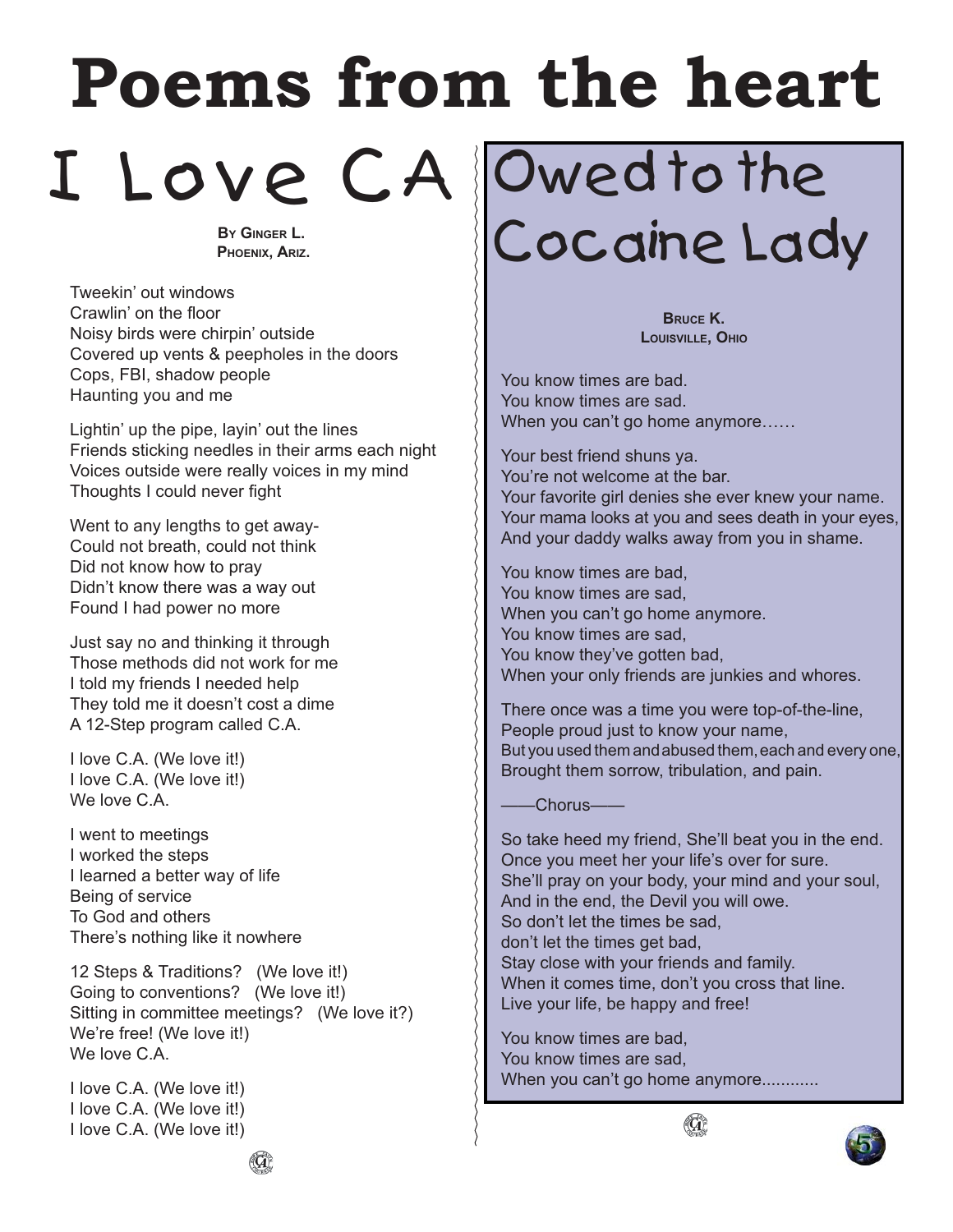# **7th Tradition Donations**

#### **January - March 2004**

#### Alabama

| Anonymous - Orange Beach         | \$35  |
|----------------------------------|-------|
| The Open Door Group              | \$50  |
| First Freedom Group - Birmingham | \$120 |
| Jasper CA                        | \$10  |
| Arizona                          |       |

| Anonymous Individual - Phoenix  | \$10  |
|---------------------------------|-------|
| CA of Arizona - Tucson District | \$448 |
| Cocanuts - Tucson               | \$24  |
| No More Delusions               | \$60  |
| Saturday Night Live - Tempe     | \$149 |
| Sun Valley Intergroup           | \$600 |
|                                 |       |

#### **Arkansas**

| Arkansas Area | \$225 |
|---------------|-------|
|               |       |

#### **California**

| 211 In Progress - Los Angeles                        | \$52    |
|------------------------------------------------------|---------|
| Total Anonymous Individuals - Los Angeles            | \$344   |
| Back 2 Basics - Fountain Valley                      | \$20    |
| <b>CA Inland Empire</b>                              | \$250   |
| CA Conoma County intergoup                           | \$65    |
| CALA - Long Beach/Compton                            | \$1,141 |
| <b>CALA - South Central</b>                          | \$1,496 |
| Central California Area - Summerland                 | \$309   |
| Corner Stone                                         | \$27    |
| Eastside Early Bird Attitude Adjustment - Long Beach | \$100   |
| Grateful in Granada                                  | \$65    |
| Oldtimers/Newcomers Meeting/Topanga                  | \$30    |
| Rancho Park - Los Angeles                            | \$45    |
| Recovery on the Nickle                               | \$5     |
| <b>Relapse Prevention</b>                            | \$20    |
| San Diego CA                                         | \$500   |
| San Fernando Valley CA                               | \$320   |
| San Gabrial - Pomona Valley CA                       | \$757   |
| Santa Cruz H&I                                       | \$300   |
| Saturday Turning Point - Ventura                     | \$15    |
| Solana Beach Clubhouse                               | \$47    |
| Ten Years & Up - Los Angeles                         | \$50    |
| The Turning Point - SFVCA                            | \$50    |
| Tuesday Nite Men's Step Study - San Diego            | \$69    |
| <b>WSOB Meeting - Los Angeles</b>                    | \$50    |

#### **Colorado**

| Anonymous Individual - Lakewood | \$5   |
|---------------------------------|-------|
| Coconuts - Denver               | \$93  |
| Crossroads - Wheatridge         | \$29  |
| Denver District                 | \$75  |
| <b>Denver District Meeting</b>  | \$74  |
| Dragon's Den - Denver           | \$30  |
| Nirvana - Lakewood              | \$254 |
| Relapse Prevention 101 - Denver | \$10  |
|                                 |       |

#### **Florida**

| <b>Crack Busters</b><br>Sober in South Beach - Miami Beach                                                                                        | \$7<br>\$10                               |
|---------------------------------------------------------------------------------------------------------------------------------------------------|-------------------------------------------|
| Georgia                                                                                                                                           |                                           |
| Cocanut - Lawrenceville<br>End of the Line<br>Georgia Area<br>Today's Hope - Eastpoint<br>Welcome Home Group                                      | \$151<br>\$128<br>\$5,500<br>\$62<br>\$11 |
| <b>Illinois Cont.</b>                                                                                                                             |                                           |
| Daytime Connections<br>Hope Faith and Courage Meeting - Normal<br>Illinois Area - Chicago<br><b>NW Suburban District</b><br>South & West District | \$30<br>\$25<br>\$600<br>\$1,074<br>\$325 |
| Iowa                                                                                                                                              |                                           |
| CA District 1 - Altoona<br>Drop the Rock                                                                                                          | \$50<br>\$35                              |
| <b>Kansas</b>                                                                                                                                     |                                           |
| Free at Last - Shawnee<br>Kansas Area Cocaine Anonymous - Wichita<br>New Found Life<br>Wichita CA District - Wichita                              | \$20<br>\$30<br>\$125<br>\$200            |
| Massachusetts                                                                                                                                     |                                           |
| CA Step Meeting - Cambridge                                                                                                                       | \$20                                      |
| Michigan                                                                                                                                          |                                           |
| <b>Blind Faith - Lansing</b><br>Broken Dreams - Monroe<br>Central Michigan Area<br><b>Lansing District</b><br>Saturday Morning Alive - Lansing    | \$40<br>\$5<br>\$20<br>\$40<br>\$40       |
| Minnesota                                                                                                                                         |                                           |
| CA of Minnesota                                                                                                                                   | \$160                                     |
| Mississippi                                                                                                                                       |                                           |
| Anonymous - Jackson                                                                                                                               | \$4                                       |
| <b>Missouri</b>                                                                                                                                   |                                           |
| Anonymous Individuals<br>Mens Meeting<br><b>Working With Others</b>                                                                               | \$46<br>\$49<br>\$60                      |
| Nebraska                                                                                                                                          |                                           |
| CA of Nebraska                                                                                                                                    | \$275                                     |



**Connecticut**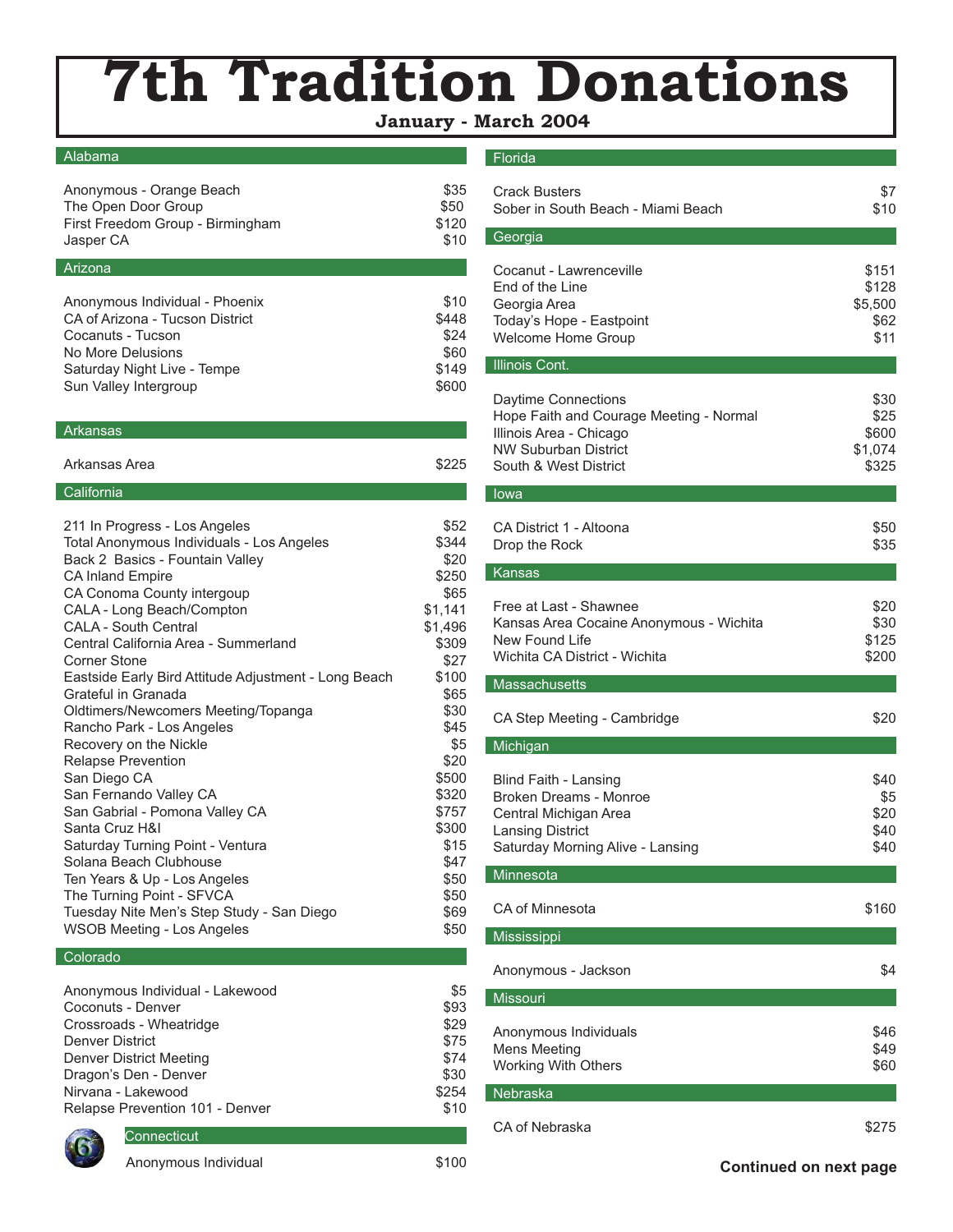## **7th Tradition Donations January - March 2004**

#### Nevada

| The Truth, the Whole Truth &<br>Nothing but the Truth                                                                                                                                       | \$80                                           |
|---------------------------------------------------------------------------------------------------------------------------------------------------------------------------------------------|------------------------------------------------|
| <b>New York</b>                                                                                                                                                                             |                                                |
| Sober Toast<br>The Last Straw                                                                                                                                                               | \$90<br>\$26                                   |
| Ohio                                                                                                                                                                                        |                                                |
| Men's Memories Plus Meeting - Akron                                                                                                                                                         | \$5                                            |
| Oklahoma                                                                                                                                                                                    |                                                |
| Southwest Regional Convention                                                                                                                                                               | \$1,000                                        |
| Oregon                                                                                                                                                                                      |                                                |
| CA of Oregon<br>Sunday Night Big Book - Moon Township                                                                                                                                       | \$642<br>\$20                                  |
| <b>Texas</b>                                                                                                                                                                                |                                                |
| Intelligent Agents - Austin<br>Step Sisters - Austin<br>Speed Bumps                                                                                                                         | \$25<br>\$74<br>\$23                           |
| Washington                                                                                                                                                                                  |                                                |
| <b>Blade Runners - Bow</b>                                                                                                                                                                  | \$30                                           |
| Wisconsin                                                                                                                                                                                   |                                                |
| A Vision For You - Milwaukee<br>Coke Busters- Kewaskum<br>Friday Uncolas - Milwaukee<br>Higher Powered - West Bend<br>Monday Night First Things First - Milwaukee<br>Razors Edge - Big Bend | \$113<br>\$30<br>\$13<br>\$30<br>\$84<br>\$302 |
| International                                                                                                                                                                               |                                                |
| <b>CA Quebec - Montreal</b><br>Manitoba Area - Canada<br>Northern Alberta Area - Canada                                                                                                     | \$1,000<br>\$124<br>\$191                      |
| Online                                                                                                                                                                                      |                                                |
| <b>OSA</b><br><b>Steps Online</b>                                                                                                                                                           | \$300<br>\$33                                  |
| <b>Birthday</b>                                                                                                                                                                             |                                                |
| Come Alive Group - Redondo Beach                                                                                                                                                            | \$60                                           |
| <b>Contribution Program</b>                                                                                                                                                                 |                                                |
| <b>Contribution Program</b>                                                                                                                                                                 | \$714                                          |

*EDITOR'S NOTE: All amounts have been rounded off to the nearest dollar.*

# **Minority Opinion**

#### **ANONYMOUS**

**Concept 5: Throughout our world service structure, a traditional "Right of Appeal" ought to prevail, thus assuring us that minority opinion will be heard and that petitions for the redress of personal grievances will be carefully considered.**

This concept expresses the principle of the "Right of Appeal" that all minorities whether it is our staffs, committees, boards or trustees should always be encouraged to file minority reports.

In addition, this concept allows for any person in our service structure, whether they are paid or not, to petition for the redress of personal grievance. This should be done without the prejudice or fear of reprisal.

Though this is a seldom used right, its existence always tends to restrain those with authority from exercising their power unjustly.

Bill Wilson wrote in the Twelve Concepts for World Service, "Concerning both "Appeal" and "Petition," I am glad to say that in A.A.'s world services these valuable practices and rights have always been put to good use."

These rights of appeal and petition are aimed at the problem of protecting and making the best possible use of the minority opinion.

We, as members should believe that we shall never be subjected to the tyranny of either the majority or the minority.

 $(\mathbf{G})$ 

# **UK Convention**

#### **Continued from page 3**

Majorca and Hong Kong and those in attendance were able to share our varied yet similar experiences of recovery in Cocaine Anonymous world-wide.

The convention closed with a countdown, with every addict that stood with less than 30 days being called to the front of the hall and given a book. When the question was asked "Is there anyone here with a desire to stop using?" Two people went up to the front. They were brought up onto the stage and given books to thunderous applause – when suddenly and unexpectedly fireworks were set off on stage – bringing tears to my eyes.

As the convention closed I was reminded of how grateful I am to this wonderful program for the new life I have been given, the bless-

ings and gifts, friends and opportunities. Thank you Cocaine Anonymous. (G)